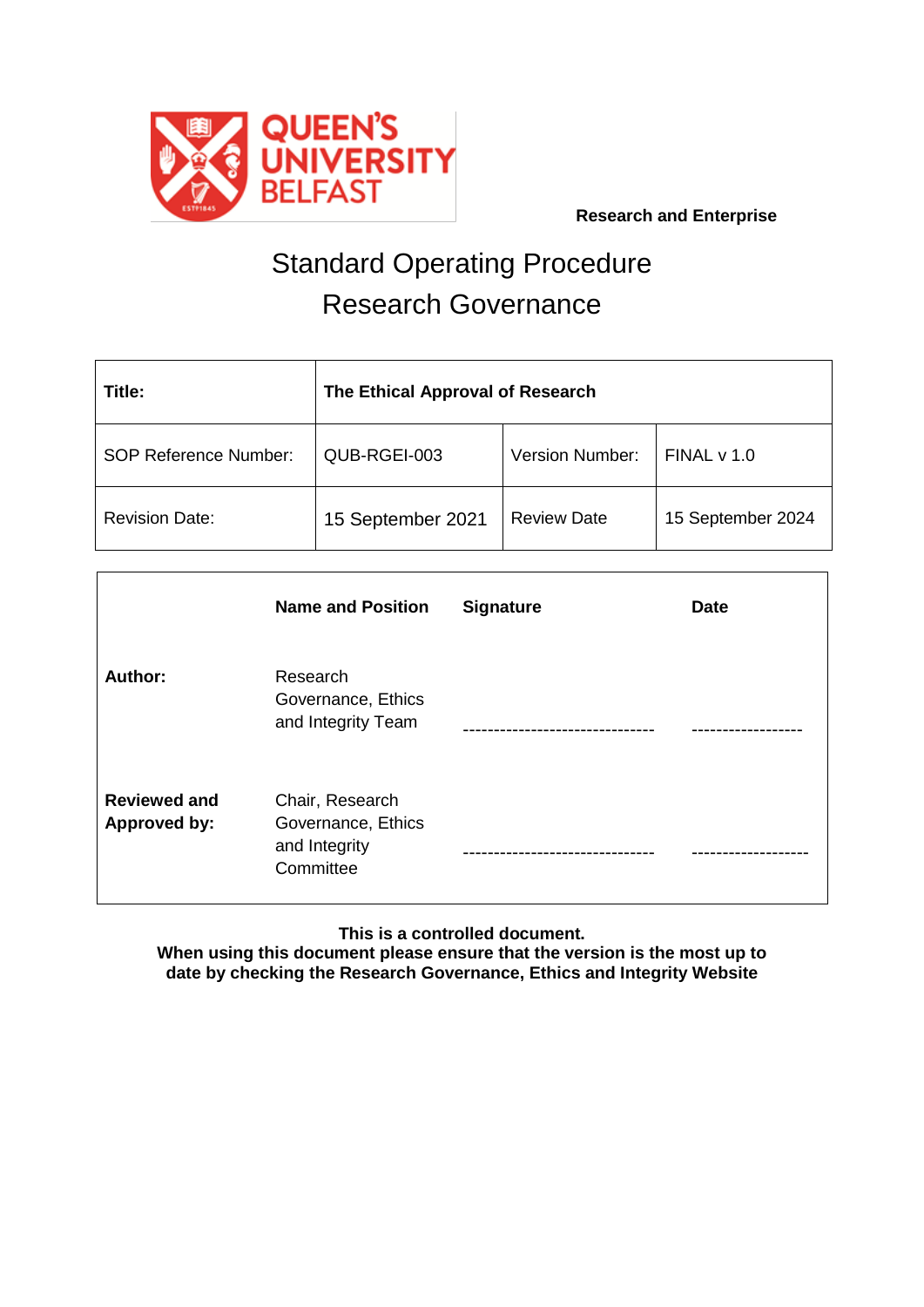### Do Not Copy

## Revision Log

| <b>Previous Version</b><br>number | Date of<br>Review/Modification | Reason for<br>Review/Modification | <b>New Version Number</b> |
|-----------------------------------|--------------------------------|-----------------------------------|---------------------------|
|                                   |                                |                                   |                           |
|                                   |                                |                                   |                           |
|                                   |                                |                                   |                           |
|                                   |                                |                                   |                           |
|                                   |                                |                                   |                           |
|                                   |                                |                                   |                           |
|                                   |                                |                                   |                           |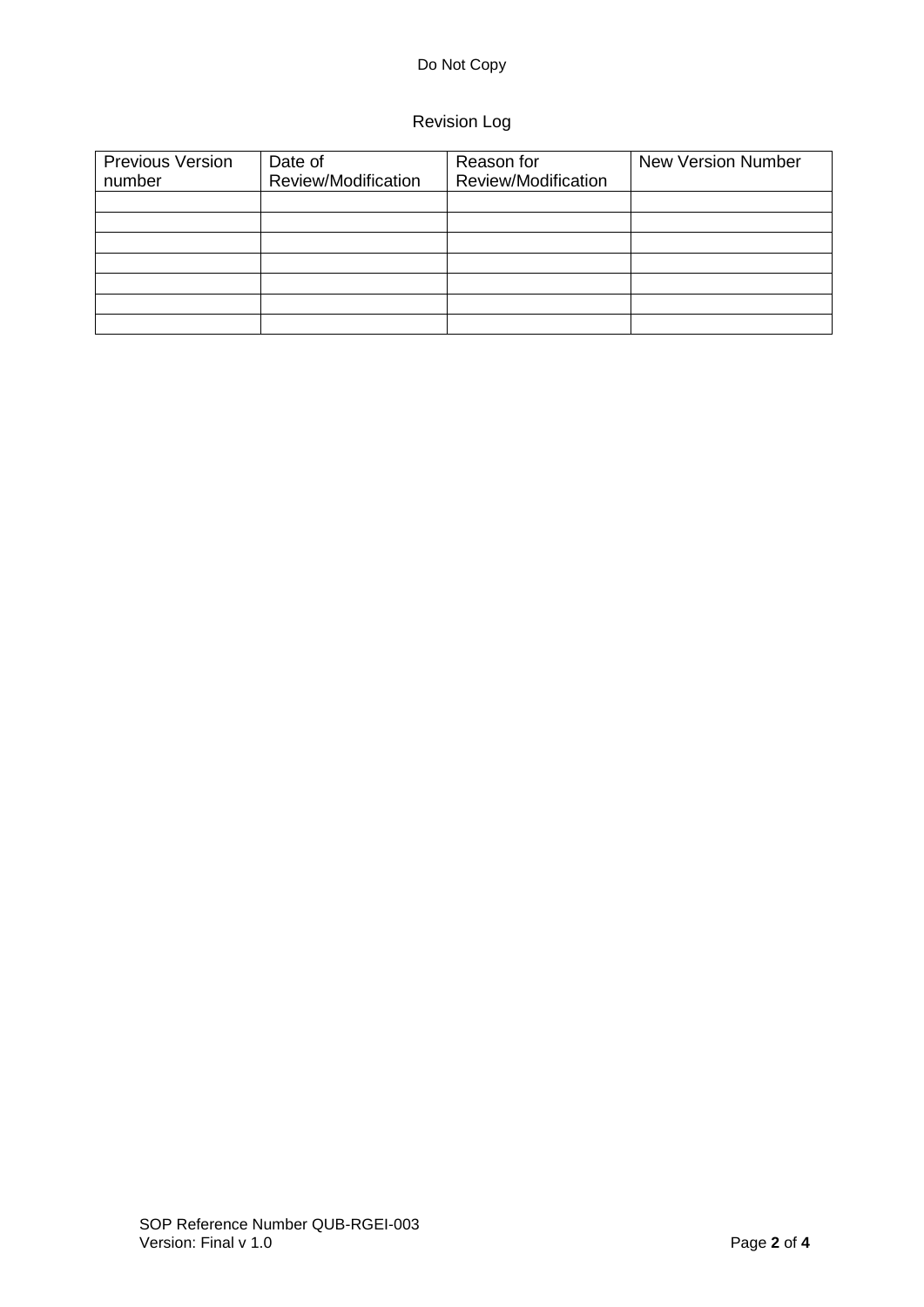#### **1. Purpose**

Ethics approval is study-specific. The University's requirements are set out in the [Policy on](https://www.qub.ac.uk/Research/Governance-ethics-and-integrity/Policies-procedures-and-guidelines/)  [the Ethical Approval of Research](https://www.qub.ac.uk/Research/Governance-ethics-and-integrity/Policies-procedures-and-guidelines/) and the University's [Regulations for Research involving](http://www.qub.ac.uk/Research/Governance-ethics-and-integrity/Policies-procedures-and-guidelines/)  [Human Participants.](http://www.qub.ac.uk/Research/Governance-ethics-and-integrity/Policies-procedures-and-guidelines/) All research involving human participants, human material and human data must undergo appropriate ethical scrutiny, to ensure the rights, dignity, safety and wellbeing of all those involved are protected.

This Standard Operating Procedure (SOP) identifies the type of research that should be reviewed by an Ethics Committee, in particular the National Research Ethics Committee, known locally as the [Office of Research Ethics Committees Northern Ireland \(ORECNI\).](http://www.hscbusiness.hscni.net/orecni.htm) The SOP describes where to apply for ethics review for different types of research studies.

#### **2. Scope**

This SOP applies to all members of University staff; both academic and support staff as defined by Statute 1, including honorary staff, and students who are conducting research within or on behalf of the University

#### **3. Procedure**

#### **3.1 Where to apply for Ethics Approval**

The [University's Regulations for Research Involving Human Participants](http://www.qub.ac.uk/Research/Governance-ethics-and-integrity/Policies-procedures-and-guidelines/) clearly identifies the appropriate route for the ethical approval of the different types of research to be conducted. Additional information on how to obtain appropriate ethical opinion can be found at: [https://www.qub.ac.uk/Research/Governance-ethics-and-integrity/Ethics/.](https://www.qub.ac.uk/Research/Governance-ethics-and-integrity/Ethics/)

Category A research projects, i.e. involving human participants (including NHS/HSC staff\* but excludes HSC patients/clients, Nursing and Residential Homes and Prison Health Care), Animal Behavioural studies), but excluding patients and patient records, and excluding clinical trials of medicinal products or devices should be reviewed by a Faculty/School Research Ethics Committee. Details on applying to the EPS or MHLS Faculty RECs can be found at: [https://www.qub.ac.uk/Research/Governance-ethics](https://www.qub.ac.uk/Research/Governance-ethics-and-integrity/Ethics/FacultyResearchEthicsCommittees/)[and-integrity/Ethics/FacultyResearchEthicsCommittees/.](https://www.qub.ac.uk/Research/Governance-ethics-and-integrity/Ethics/FacultyResearchEthicsCommittees/) Within the Faculty of AHSS, individual School RECs are in operation. Information on these should be sought from the School.

Category B research projects, i.e. those being conducted by staff (or students under their supervision) involving:

- NHS/HSC patients/clients and patient records;
- NI Prison Healthcare Service, nursing and/or residential homes, independent healthcare facilities;
- the use of previously collected data or tissue from which individual past or present users of NHS/HSC services could be identified;
- analysis of DNA extracted from acellular material;
- or exposure to ionising radiation

must be reviewed by an NHS/HSC Research Ethics Committee. Information on the process for applying to an NHS/HSC REC can be found at:

[https://www.qub.ac.uk/Research/Governance-ethics-and](https://www.qub.ac.uk/Research/Governance-ethics-and-integrity/FileStore/Filetoupload,915831,en.pdf)[integrity/FileStore/Filetoupload,915831,en.pdf](https://www.qub.ac.uk/Research/Governance-ethics-and-integrity/FileStore/Filetoupload,915831,en.pdf)

Category B research projects excludes Clinical Trials of Investigational Medicinal Products or Clinical Investigations of Medical Devices.